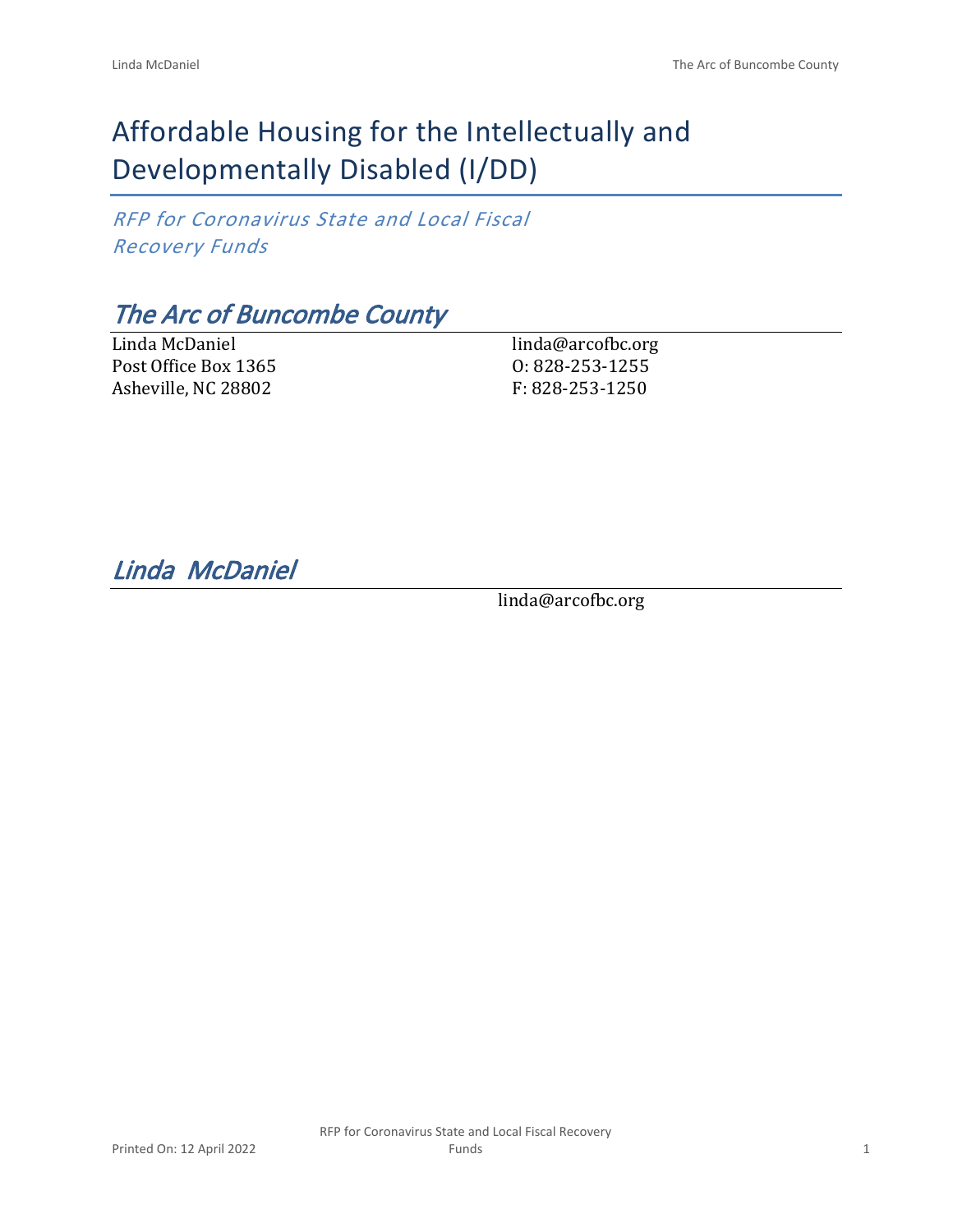# Application Form

## *Question Group*

Buncombe County requests proposals for projects to help the community recover from and respond to COVID-19 and its negative economic impacts.

Buncombe County has been awarded \$50,733,290 in Coronavirus State and Local Fiscal Recovery Funds (Recovery Funding), as part of the American Rescue Plan Act. To date, Buncombe County has awarded projects totaling \$23,093,499, leaving a balance of \$27,639,791 available to award.

Visit [http://www.buncombecounty.org/recoveryfundinghttp://www.buncombecounty.org/recoveryfundingwww.b](http://www.buncombecounty.org/recoveryfunding) [uncombecounty.org/recoveryfundinghttp://www.buncombecounty.org/recoveryfundinghttp://www.buncombeco](http://www.buncombecounty.org/recoveryfunding) [unty.org/recoveryfundinghttp://www.buncombecounty.org/recoveryfundinghttp://www.buncombecounty.org/re](http://www.buncombecounty.org/recoveryfunding) [coveryfunding](http://www.buncombecounty.org/recoveryfunding) for details.

This infusion of federal resources is intended to help turn the tide on the pandemic, address its economic fallout, and lay the foundation for a strong and equitable recovery.

Buncombe County is committed to investing these funds in projects that:

- Align to county strategic plan and community priorities
- Support equitable outcomes for most impacted populations
- Leverage and align with other governmental funding sources
- Make best use of this one-time infusion of resources
- Have a lasting impact

Proposals shall be submitted in accordance with the terms and conditions of this RFP and any addenda issued hereto.

Click [here](https://www.buncombecounty.org/common/purchasing/Buncombe%20Recovery%20Funding%20RFP%202022.pdf) for the full terms and conditions of the RFP

#### **Organization Type\***

Nonprofit

### **Nonprofit documentation**

If nonprofit, attach IRS Determination Letter or other proof of nonprofit status.

Tax Exempt ltr-IRS,2006&1972 & NCDOR,1962.pdf

## **Name of Project.\***

Affordable Housing for the Intellectually and Developmentally Disabled (I/DD)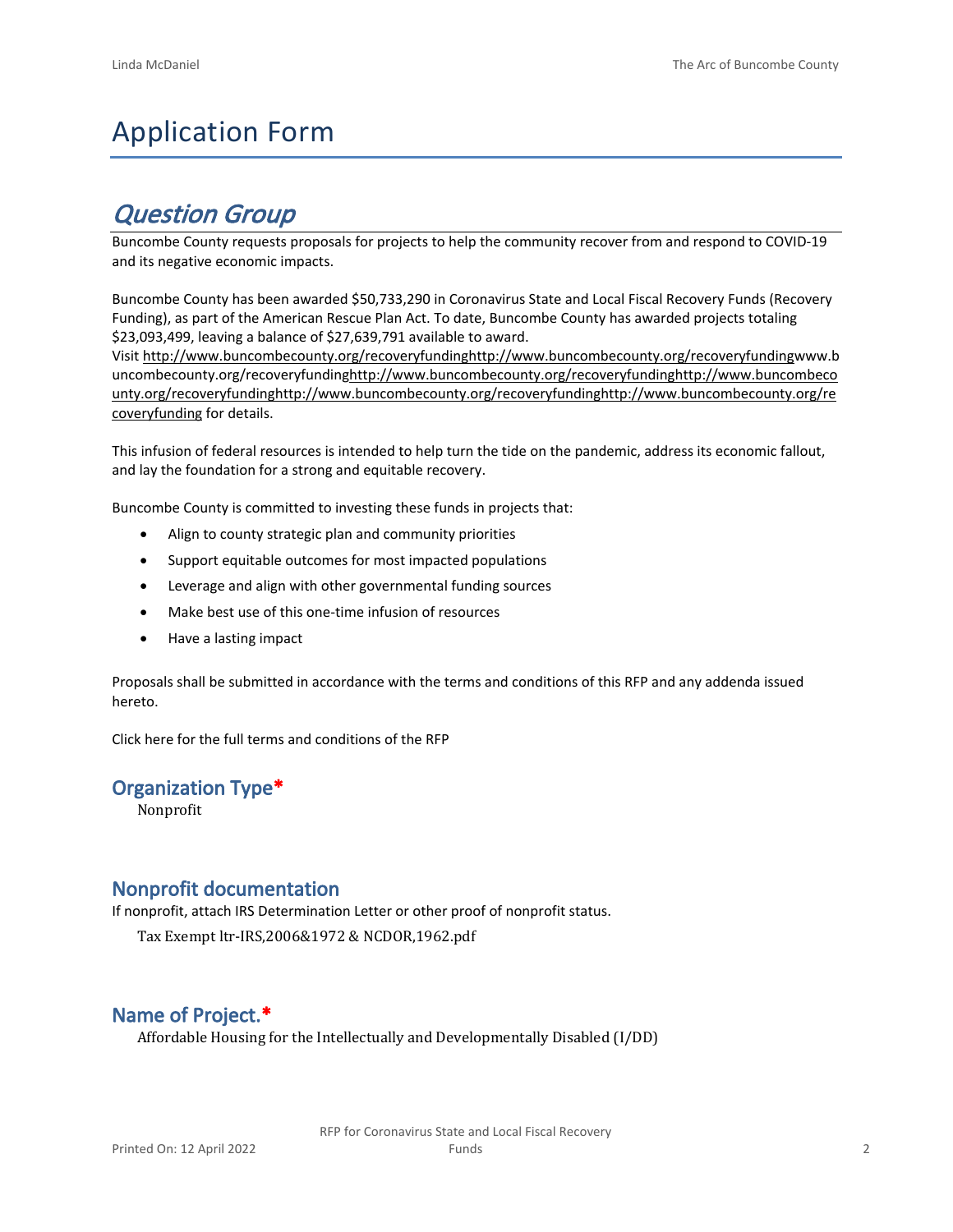## **New/Updated Proposal\***

Is this a new project proposal or an updated version of a proposal submitted during the earlier (July 2021) Recovery Funding RFP?

Updated version of previously submitted proposal

## **Amount of Funds Requested\***

\$50,000.00

## **Category\***

Please select one:

- Affordable Housing
- Aging/Older Adults
- Business Support/Economic Development
- Environmental/Climate
- Homelessness
- K-12 Education
- Infrastructure and/or Broadband
- Mental Health/Substance Use
- NC Pre-K Expansion
- Workforce

Affordable Housing

## **Brief Project Description\***

Provide a short summary of your proposed project.

The Arc of Buncombe County, Inc. (Arc/BC) is the only local agency serving I/DD households to offer Crisis Intervention services. A long-standing focus of the Arc/BC has been to assist clients to be in safe, adequate, affordable housing.

The pandemic impacts have increased the need for safe and adequate housing. The primary focus for the continuation of grant funds will be rent/mortgage/utility assistance to prevent eviction/homelessness.

The Arc/BC requests come primarily from the client, family members, social workers, neighbors, school staff and medical staff. The Arc/BC establishes intake files to compile personal, financial, and/or medical information to enhance comprehensive client plans. The Arc/BC systems for managing requests are stable and effective but are increasing in number/cost.

The Arc/BC does not see problems as a "stand alone" issue to be managed, but as parts of a whole. Supporting strengths and weaknesses increase the likelihood of long-term success.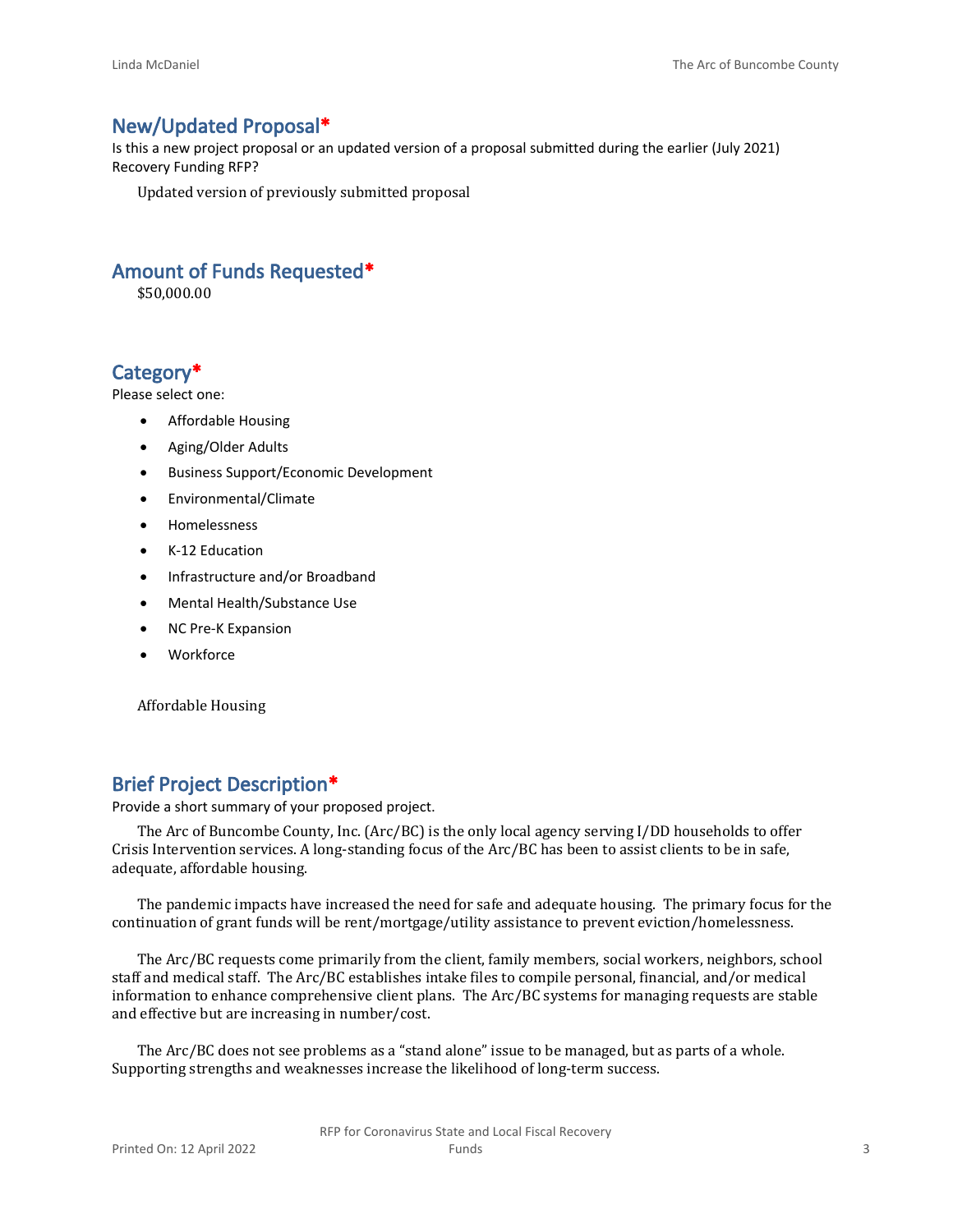## **Project Plan\***

Explain how the project will be structured and implemented, including timeframe.

The Buncombe County Commissioners (BCC) accepted and will promote goals of the Affordable Housing Subcommittee (AHS). Both agree to increase rental supply and supply of affordable housing that results in home ownership. Incentives to encourage use of Federal Vouchers are also a part of a long-term plan for solutions to affordable housing. Both groups agree to also preserve the current supply of affordable housing to help clients remain in their current home. An additional focus is to identify and prioritize those at the highest risk of homelessness and move then into safe housing.

The requests increase and decrease of pandemic Federal protections resulted in additional staffing for timely management. The Arc/BC has one FT employee (ED) to manage all projects/programs. The success of this and future programs requires staffing. Therefore, the Arc/BC has requested support for a .35 Case Manager position.

The Arc/BC prides themselves in strong/numerous collaborative relationships built and maintained throughout its history. These groups are supportive and will assist the Arc/BC Executive Director (ED) coordinate "financial packages" to fulfill requests. Projects funds come from Arc/BC grants, donations and fundraisers coupled with time, supplies and funds from collaborative partners. The Arc/BC Executive Director (ED) monitors projects ensuring tasks are completed according to schedule and satisfactorily. Upon completion, payments are always made to the vendor/contractor.

Throughout the process, Arc/BC staff contact clients to determine assistance to proactively manage future needs. Clients may receive financial education/counseling from OnTrackWNC and other support services with a goal of providing positive/productive outcomes for I/DD clients. The receipt of grant funds will support the Case Manager to increase the expediency of support delivery.

The Executive Director and Case Manager will work to set up systems to prioritize those clients most at risk for eviction an expedite support services. They will be working primarily with the client in coordination with landlords, various financial institutions, and utility companies. It will be of importance to include the client in the process of identifying debt and working with Case Manager to resolve debt and increase the client's awareness and learning of such processes whenever possible.

As the Case Manager works with clients and determines other areas of need, other resources will be utilized to best meet those needs. Any identified needs outside of the parameters of this grant, will fall to the Executive Director.

To meet these obligations, the budget has outlined salary/fringe benefit expenditures and identified allotments to assist with mileage reimbursements. To note, is that the budget also identifies other sources of income that can be utilized to meet the identified needs. The Arc/BC anticipates being able to assist a minimum of 5 client households.

#### **Statement of Need\***

Describe the need that this project will address. Include data to demonstrate the need, and cite the source of the data.

A modification of the national chapter of "The Arc" Policy& Advocacy statement on Housing follows. (https://thearc.org)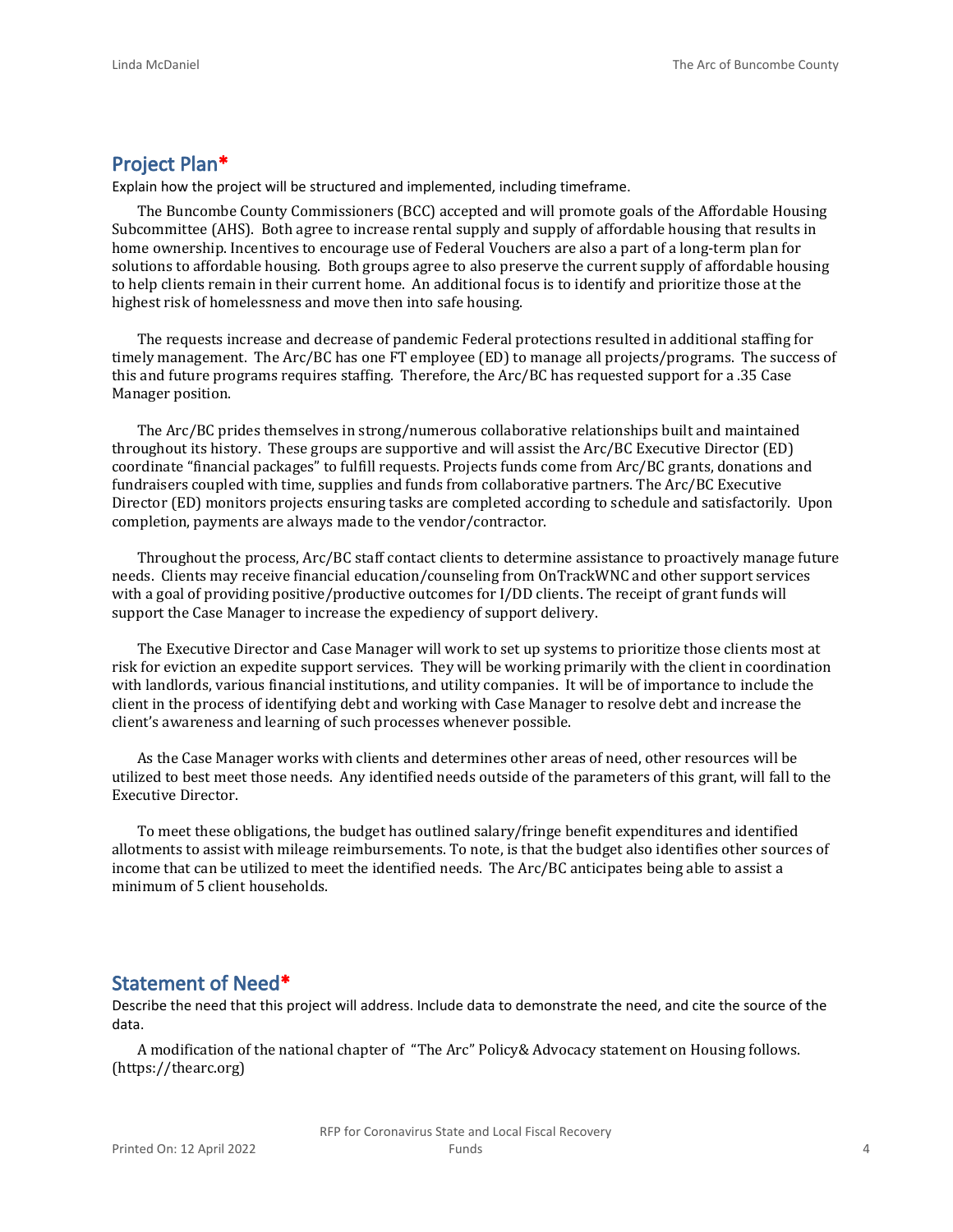Being part of the community/living as independently as possible are among the most important values and goals shared by people with disabilities, their families, and advocates. A home of one's own (rented or owned) is the cornerstone of independence. Across the U.S. people with disabilities, including people with intellectual and developmental disabilities (IDD), face a severe housing crisis. Without affordable, accessible housing in the community, many are at risk of institutionalization or homelessness.

Across the nation, many people with disabilities are experiencing an affordability crisis. 4.8 million noninstitutionalized people with disabilities rely on federal monthly Supplemental Security Income (SSI). Averaging about \$9,156 per year, they are priced out of every rental housing market in the nation.

Many people with IDD live with aging caregivers (age 60+). As these caregivers continue to age, many of their adult IDD children may be at risk of institutionalization or homelessness.

An accessible home offers features/technologies such as lowered kitchen counters/sinks, widened doorways, and wheel-in showers. For people with mobility devices, finding housing with basic accessibility features (e.g., an entrance with no steps) can be daunting, if not impossible or unaffordable.

Without such features, far too many people with IDD are institutionalized or homeless. Others may pay too much rent and be unable to afford basic necessities or must live in severely inadequate conditions.

The Fair Housing Act prohibits housing discrimination based on race, color, religion, sex, disability, familial status, and national origin. Complaints by people with disabilities often make up the majority of discrimination complaints received by HUD's Fair Housing Enforcement Office and other fair housing agencies.

### **Link to COVID-19\***

Identify a health or economic harm resulting from or exacerbated by the public health emergency, describe the nature and extent of that harm, and explain how the use of this funding would address such harm.

The CDC reports persons with I/DD are 3X more likely to have chronic medical conditions (lung disease, heart condition, underlying medical conditions) than a non-disabled person. This increases the chances of becoming seriously ill from COVID-19. Congregate living settings and social inequities increase that likelihood. While funding cannot impact the harm of COVID-19, it can address issues that puts the I/DD person at increased harm.

This FRF funding will focus on rent/mortgage payments and utilities to minimize evictions and homelessness. Equally important is the that the use of these grant funds, will make funds from other sources more readily available to address issues related to the increase in unemployment during the pandemic.

Such situations are and continue to be:

Eviction/homelessness may occur without timely notice and Arc/BC seeks emergency temporary housing rather than use shelters. Shelters are an unfriendly option for the I/DD person; especially children/women. They are often bullied and taken advantage of by shelter residents. For safety/security reason, staff remove client adaptive equipment (wheelchairs, communication devices, etc.). This leaves clients unable to get to a restroom and/or communicate needs. The Arc/BC avoids utilizing shelters, even if coordination efforts and funding needs increase.

With increased reliance on Food Banks, IDD clients with medical conditions such as diabetes, require fresh fruits/vegetables, found these items were not readily available in Food Banks.

Support for school and/or work supplies, adaptive equipment/clothing purchase and repair continue.

RFP for Coronavirus State and Local Fiscal Recovery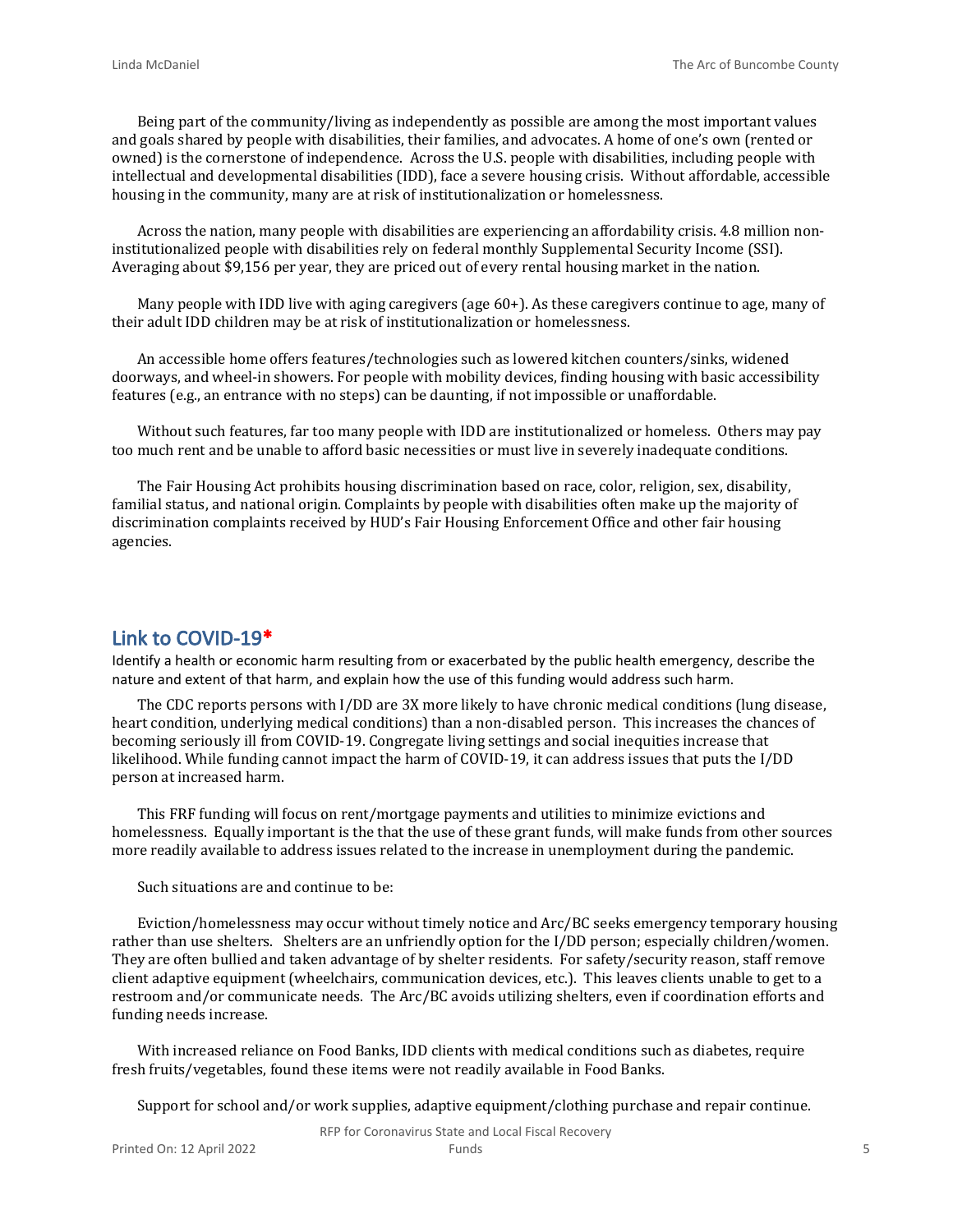Transportation remains critical to ensure that medical appointments, drop off at school and/or work, etc. occur and support stabilizing the family. Assistance has supported car repairs, new tires, gas, and insurance payments.

## **Population Served\***

Define the population to be served by this project, including volume and demographic characteristics of those served.

The pandemic has resulted in an increase in IDD persons/families seeking assistance. Several are asking for the assistance for the first time. Arc/BC serves 3,000-3,500 individuals/families annually. Diagnoses are Down Syndrome, Autism, Cerebral Palsy, Fetal Alcohol Syndrome, chromosome disorders, and others. Additional challenges include physical disabilities and socioeconomic issues. Arc/BC serves all WNC counties with the majority being from Buncombe County (75%).

Using the HUD tables and a median income for a family of four, all clients and families will be 50% or lower than the median.

While COVID-19 impacted the local I/DD clientele of Arc/BC, there were unexpected increases that resulted from the pandemic. Fourteen families with disabled children requested services from the Arc/BC that had not done so prior to the pandemic. The pandemic restrictions and the resulting unemployment, meant that those that had previously managed a household, jobs and the care/expense that comes with raising a disabled child, were no longer able to do so. Several families with I/DD children moved to Asheville with no place to live. The number of referrals due to domestic violence increased as the pandemic lingered.

Several of the families seeking assistance had not heard of the Arc/BC and available services at the time they were referred which resulted in an increased understanding of local I/DD services. These families were especially appreciative of the support they received stating they "did not know what we would have done" otherwise.

#### **Results\***

Describe the proposed impact of the project. List at least 3 performance measures that will be tracked and reported. If possible, include baselines and goals for each performance measure.

- 1. Client requests in the Affordable Housing category are met 80+% of the time.
- 2. Arc/BC staff will include client in planning phases 80+% of the time.
- 3. Arc/BC and client will develop plans for any additional education/counseling support 80% of the time.

The current Arc/BC Crisis Intervention program measures have tasks (i.e., medical emergencies and transportation) that are not included in this grant under the Affordable Housing Category. Therefore, baseline data is not available as the parameters of these measures were developed specifically based on the "Assistance to Households" category. It is not uncommon for the Arc/BC to be in this position, as every grant may define things a bit differently. Therefore, the data collection measures may be adjusted to meet the requests of the grantor. All expenditures are tracked for each grant project. The goals/objectives that were put in place for this grant are certainly attainable based on historical data.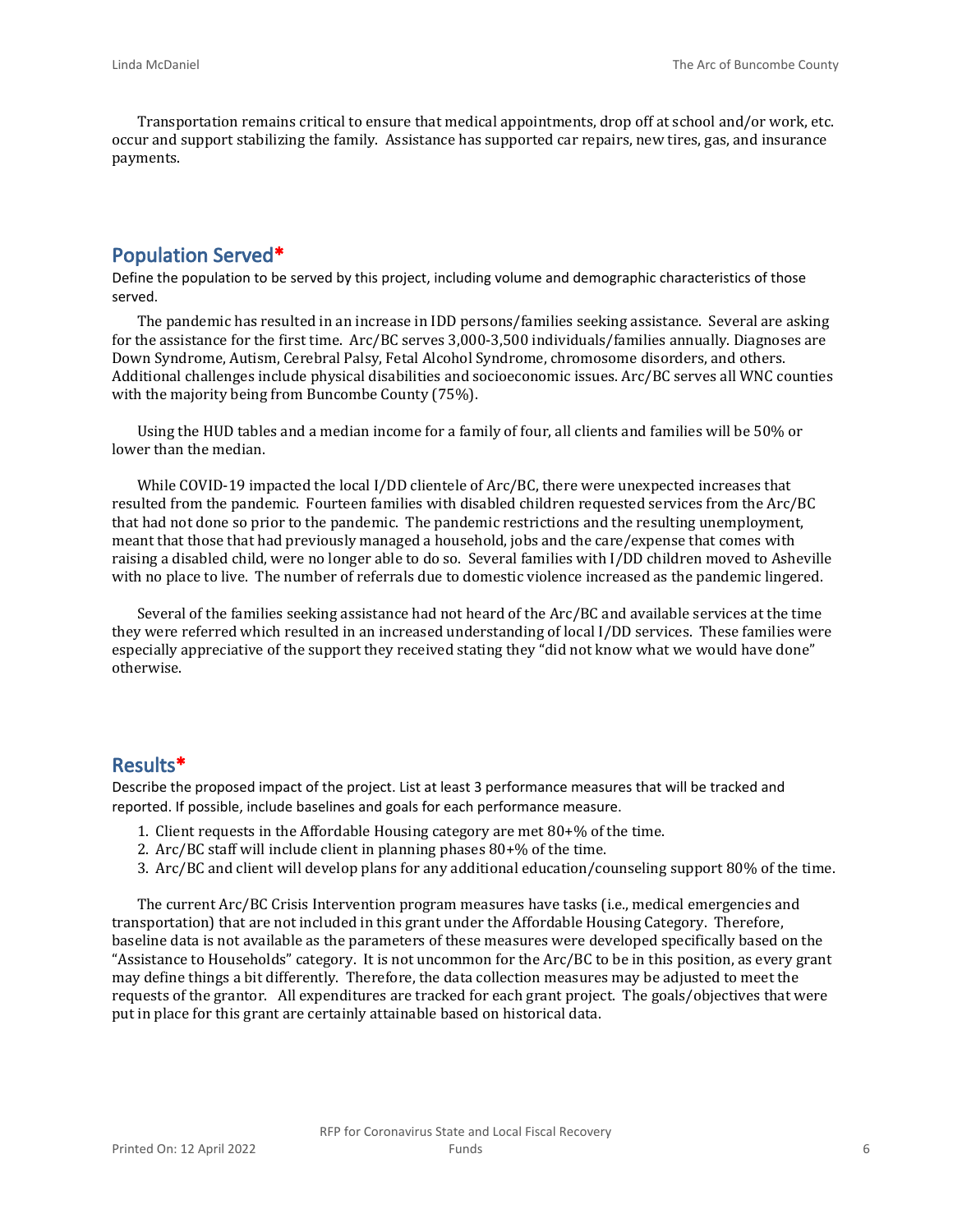### **Evaluation\***

Describe the data collection, analysis, and quality assurance measures you will use to assure ongoing, effective tracking of contract requirements and outcomes.

While evaluation responsibility falls with the ED, new Case Manager (if approved) and Board of Directors, the Arc/BC has volunteer committees with a wide range of experience. Working committees assist with all Arc/BC functions to include grant projects, when possible.

The Arc/BC grant budget requests funding for a .35FTECase Manager. Data collection primarily falls with the Case Manager position. Following training from the ED, the position be responsible for intake documentation to determine client eligibility and need for services/supports coupled with the tracking of tasks/work completion. Dates for initiation and completion of each task would be documented. Client involvement/questions, provision of information and needs for learning would be documented in narrative form (much like counseling notes) to determine improvement in understand throughout process. In working with the clients their families and/or vendors, this position will be responsible for troubleshooting, solution assistance, negotiations for payment plans to not only rectify overdue payments, but to assist client in maintaining up-to-date payments.

Review and analysis will take place with the ED on a regular basis. Information, points of success to include various points for planning, will be reviewed and discussed. Reports will be shared with the Board at intervals determine in coordination with the Board members.

Quality assurances measures include adequate timeliness of completion of task/payments, of, efficient identification of ancillary needs, satisfaction of client and sound financial decision-making. Staff and Board members review actions, identifying points in the process where performance/satisfaction could be improved. The processes are modified to ensure the best possible outcome for the client and for the prudent use of funds.

#### **Equity Impact\***

How will this effort help build toward a just, equitable, and sustainable COVID-19 recovery? How are the root causes and/or disproportionate impacts of inequities addressed?

The National Core Indicators (NCI) states those with I/DD experience poorer health outcomes than those without disabilities. While some are related to a diagnosis, health disparities for the disabled are greatest among the "socioeconomically disadvantaged" meaning they come from a background of poverty that limits access to opportunity. This results in limited access to quality healthcare/health promotions programs.

The United States Interagency Council on Homelessness (USICH) notes safe/affordable housing results in a lower rate of homelessness. Studies show children in stable housing are less likely to experience mental health issues, developmental delays, poor cognitive outcomes, to repeat a grade and drop out of school. Safe/affordable housing strengthens family well-being and reduces domestic violence. With safe/affordable housing, the family is more able to manage transportation, childcare, food, medical and other necessities. Safe houses are more likely to be free from physical hazards that contribute to chronic disease and injuries.

Assisting with items in the Affordable Housing category is key to addressing root causes of inequities faced by I/DD persons who struggled pre-pandemic. Pre-pandemic, 82% of the general population was employed and 52% of those with disabilities was employed. Of the disabled population not employed, 72% said they would like to work (US Census). The post-pandemic economic recovery for all will be slow to reach the pre-pandemic levels and for those with disabilities, it will be slower.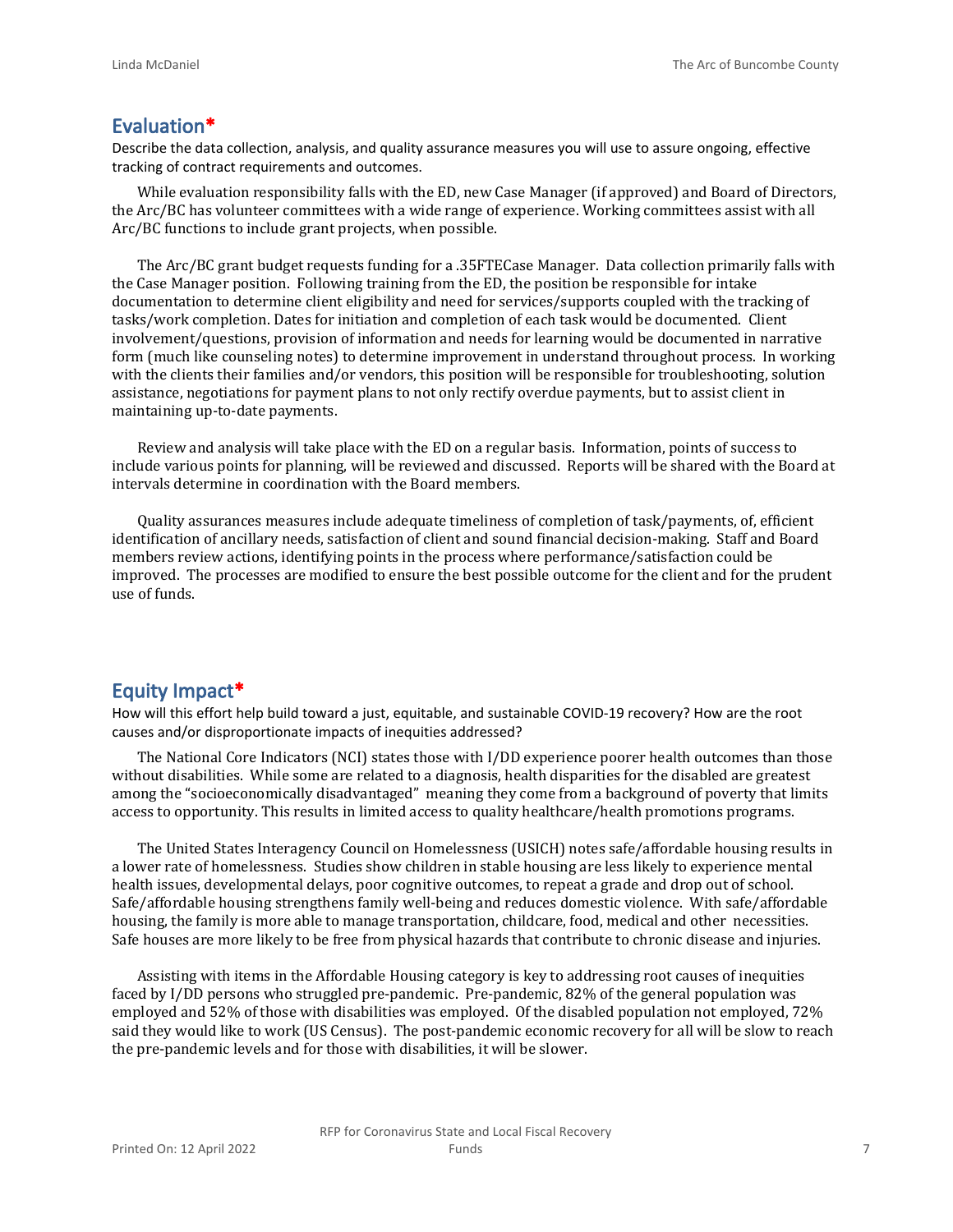## **Project Partners\***

Identify any subcontractors you intend to use for the proposed scope of work. For each subcontractor listed, indicate:

- 1.) What products and/or services are to be supplied by that subcontractor and;
- 2.) What percentage of the overall scope of work that subcontractor will perform.

Also, list non-funded key partners critical to project.

The projects with these grant funds grant would aid in meeting overdue payments such as rents, mortgages, and utility financial obligations. Therefore, the project will be managed by the Executive Director and Case Manager and will not include subcontractors. While amounts will vary by client, the additional goal of maintaining up-to date payments will be through setting up payment plans, working with client and other collaborative partners for educational and monitoring of learning opportunities.

These are the non-funded key partners that have historically provided financial support as well as joined the group for events and provided support to clients and families in varied areas.

These are the non-funded key partners:

- Eblen Foundation
- WNC Bikers
- Buncombe County DHHS
- St. Vincent DePaul
- Family Preservation Services
- Asheville-Buncombe Community Christian Ministry
- Swannanoa Valley Christian Ministry
- Vaya Health

## **Capacity\***

Describe the background, experience, and capabilities of your organization or department as it relates to capacity for delivering the proposed project and managing federal funds.

The Arc/BC has managed 60+ years of state grants since its formation as the primary source of income to serve the clients. The Board of Directors has several long-term members that are Accountants, Attorneys, and prominent local business owners that assist with and review the work of the Arc/BC. The world of grants and subsequent reporting is quite familiar to the Arc/BC and compliance with all requirements has been a necessity for their continued operation. The Arc/BC's reputation in the community is one of being fiscally responsible in the delivery of services and financial management. Other non-profits in the local area respect the work of the Arc/BC and welcome collaboration with the Arc/BC and the clientele they serve. Additionally, all financial audits to include the Form 990 and the Independent Accountant's Review Report are submitted as required and are in full compliance with no findings noted.

Being familiar with the increasing complexities of grant reporting/record keeping, the Arc/BC is requesting a .25 FTE position to assist with the grant management. A summary of duties follows. Should the position be funded, a more detailed job description will be created.

#### Administrative Grant Manager:

Duties will include, but not be limited to assisting with the determination of client eligibility and need for services/supports requested coupled with the tracking of the varied tasks and completion of the work. In working with the clients and/or vendors associated with the delivery of services, this position will be responsible to troubleshooting, assisting with solutions, coordinating schedules, with the primary purpose of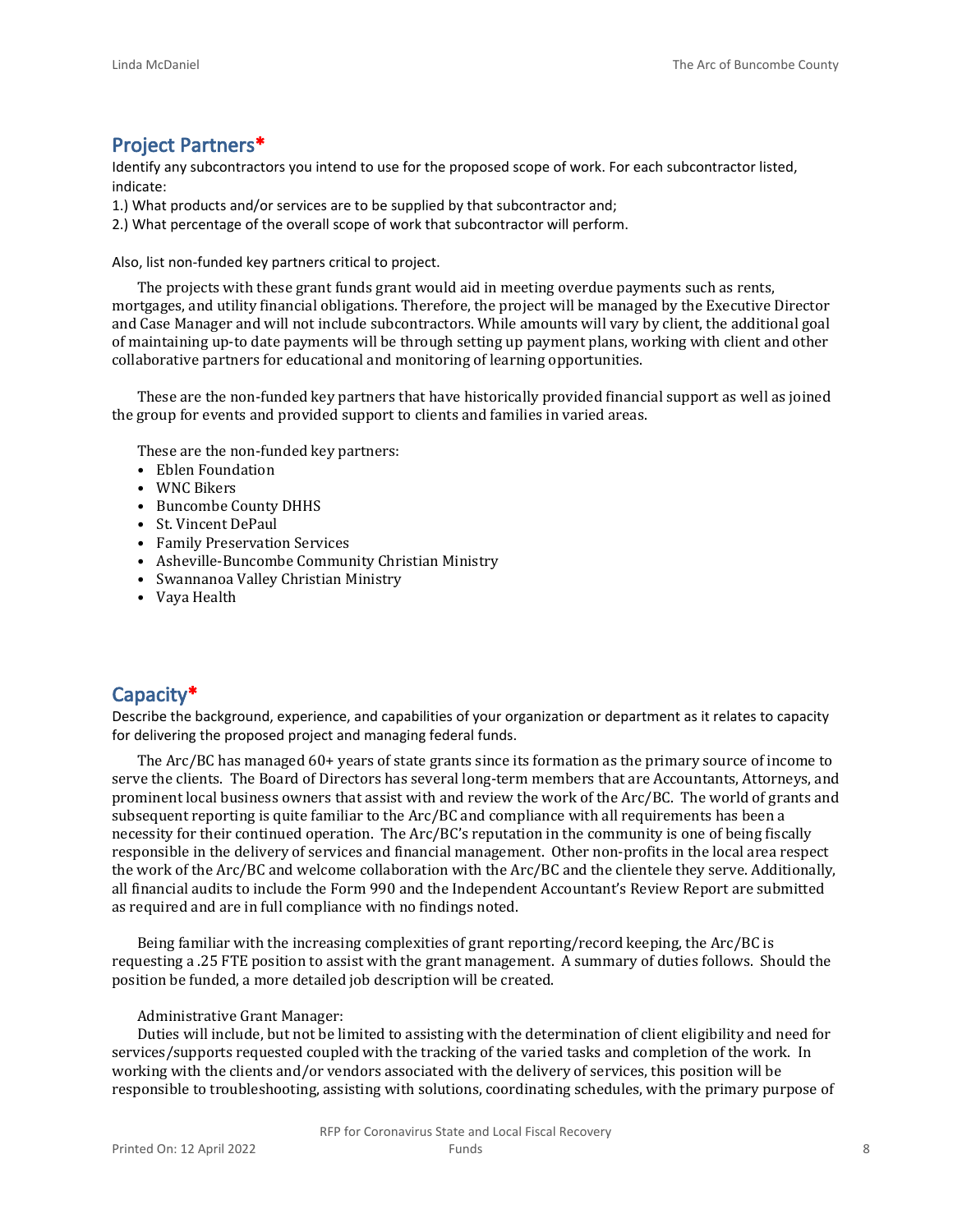providing information for reporting that clearly justifies the spending of funds and delivery of resources/supports are in compliance with the grant.

## **Budget\***

Provide a detailed project budget including all proposed project revenues and expenditures, including explanations and methodology. For all revenue sources, list the funder and denote whether funds are confirmed or pending. For project expenses, denote all capital vs. operating costs, and reflect which specific expenses are proposed to be funded with one-time Buncombe County Recovery Funds.

Download a copy of the budget form [HERE](https://buncombecounty.org/common/community-investment/grants/early-childhood-education/Recovery-Funds-budget-template.xlsx). Complete the form, and upload it using the button below.

BuncCo Recovery Funds budget-phase 2-final .xlsx

## **Special Considerations\***

Provide any other information that might assist the County in its selection.

Not included in the current grant application.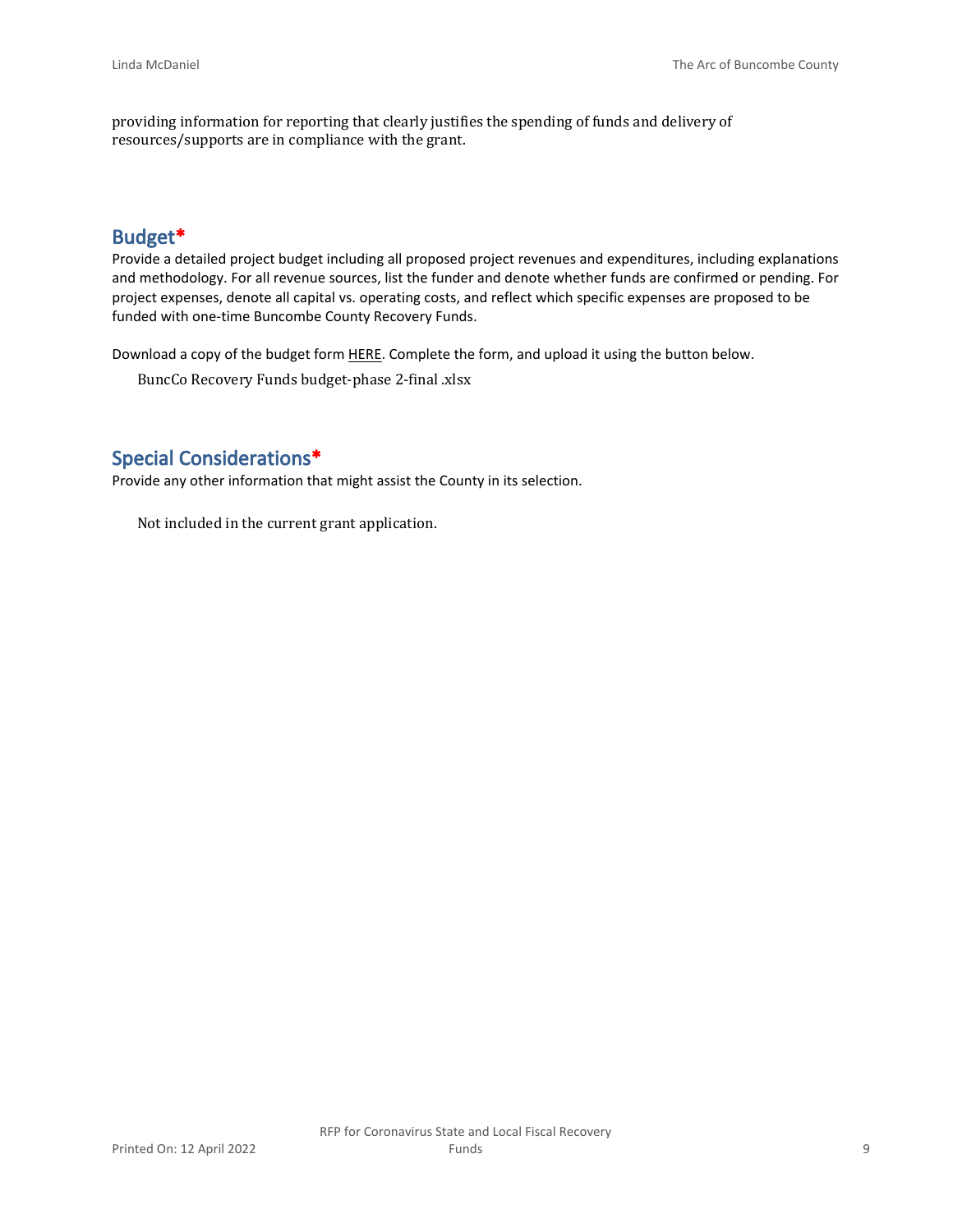# File Attachment Summary

## *Applicant File Uploads*

- Tax Exempt ltr-IRS,2006&1972 & NCDOR,1962.pdf
- BuncCo Recovery Funds budget-phase 2-final .xlsx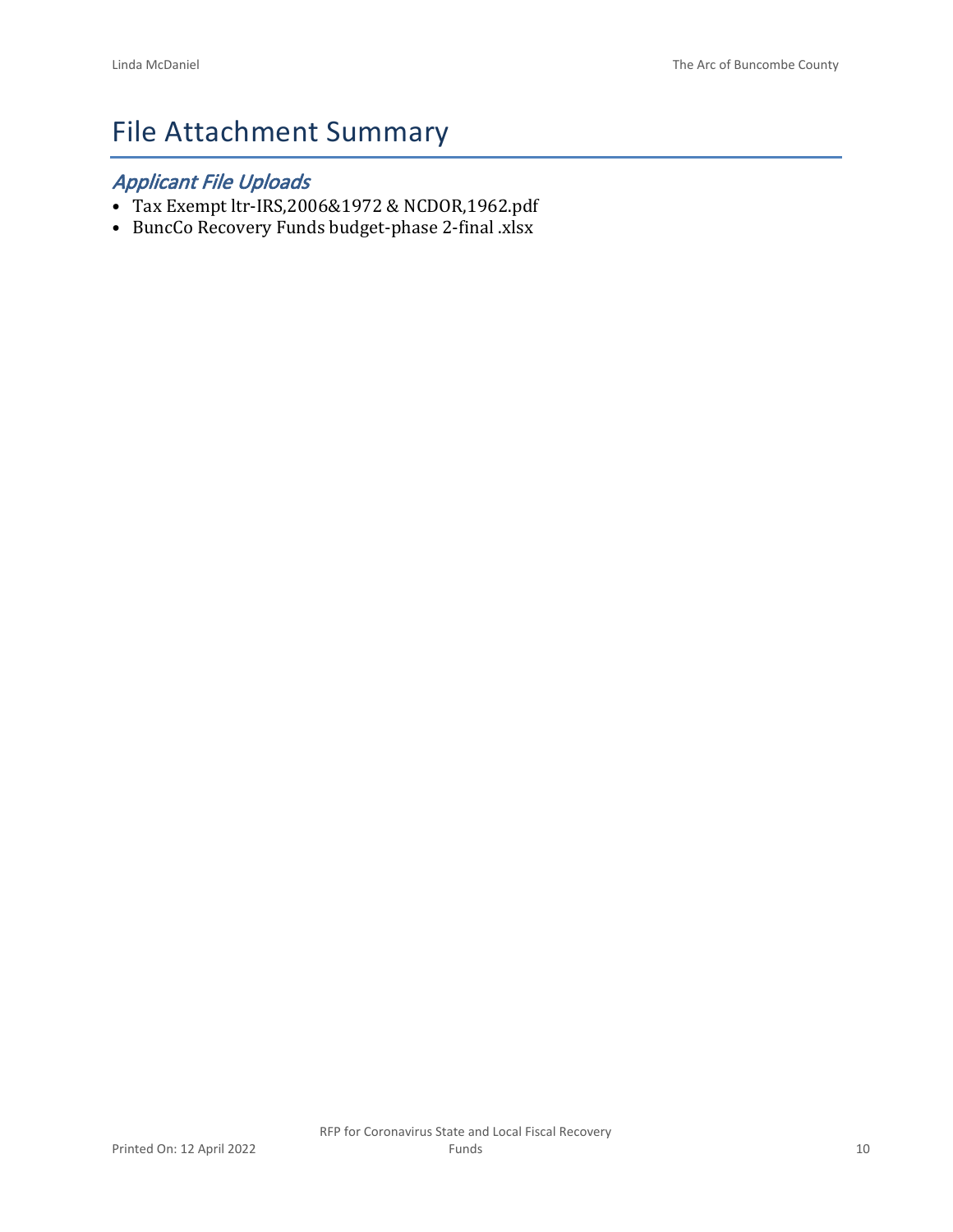**Internal Revenue Service** 

Date: June 9, 2005

ARC OF BUNCOMBE COUNTY INC PO BOX 1365 NC 28802-1365 **ASHEVILLE** 

**Department of the Treasury** P. O. Box 2508 Cincinnati, OH 45201

**Person to Contact:** Robert Molloy 31-04023 **Customer Service Representative Toll Free Telephone Number:** 8:30 a.m. to 5:30 p.m. ET 877-829-5500 **Fax Number:** 513-263-3756 **Federal Identification Number:** 56-0856544

Dear Sir or Madam:

 $\overline{1}$ 

This is in response to your request of June 9, 2005, regarding your organization's taxexempt status.

In May 1972 we issued a determination letter that recognized your organization as exempt from federal income tax. Our records indicate that your organization is currently exempt under section 501(c)(3) of the Internal Revenue Code.

Our records indicate that your organization is also classified as a public charity under sections 509(a)(1) and 170(b)(1)(A)(vi) of the Internal Revenue Code.

Our records indicate that contributions to your organization are deductible under section 170 of the Code, and that you are qualified to receive tax deductible bequests, devises, transfers or gifts under section 2055, 2106 or 2522 of the Internal Revenue Code.

If you have any questions, please call us at the telephone number shown in the heading of this letter.

Sincerely,

Janna K. Stufes

Janna K. Skufca, Director, TE/GE **Customer Account Services**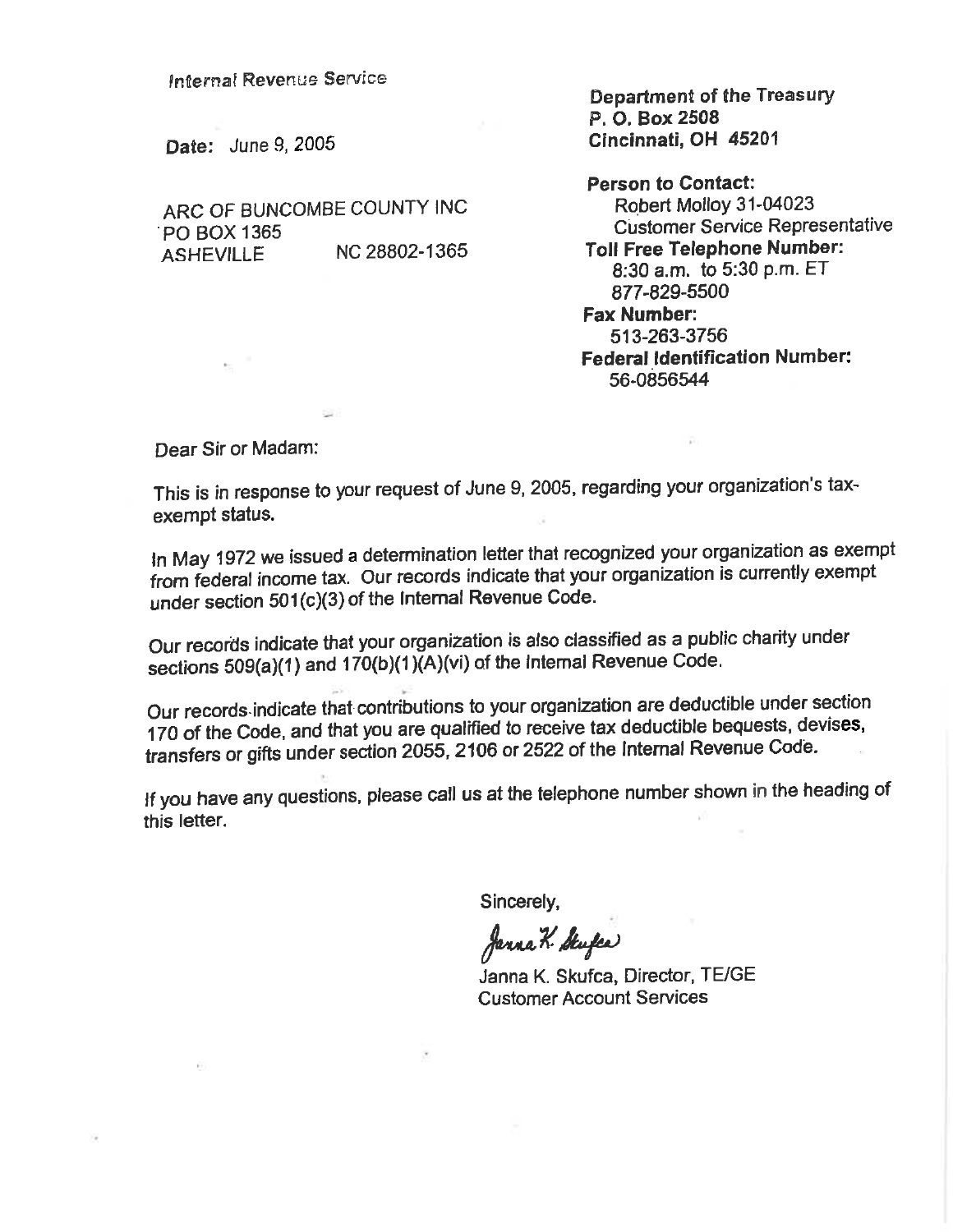**Chapter of the Theasury** 



lDickrief Lobrockor

|       | Internal Revenue Service            |
|-------|-------------------------------------|
| Date: |                                     |
|       | JUN 1 1 1972 $\mu$ 11-12: CA: A1679 |
|       |                                     |

Buncombe County Association for Retarded Children 500 Nerthwestern Bank Building Asheville, N. C. 28801

Gentlemen:

56-085 65-4-4

Based on information supplied, and assuming your operations will be as stated in your application for recognition of exemption, we have determined you are exempt from Federal income tax under section 501(c)(3) of the Internal Revenue Code.

 $\mathbf{b}$ 

We have further determined you are not a private foundation within the meaning of section 509(a) of the Code, because you are an organization described in section  $\frac{170(b)(1)(n)}{2}$ 

You are not liable for social security (FICA) taxes unless you file a waiver of exemption cettificate as provided in the Federal Insurance Contributions Act. You are not liable for the taxes imposed under the Federal Unemployment Tax Act (FUTA).

Since you are not a private foundation, you are not subject to the excise taxes under Chapter 42 of the Code. However, you are not automatically exempt from other Federal excise taxes.

Donors may deduct contributions to you as provided in section 170 of the Code. Bequests, legacies, devises, transfers, or gifts to you or for your use are deductible for Federal estate and gift tax purposes under sections 2055, 2106, and 2522 of the Code.

If your purposes, character, or method of operation is  $\mu$  hanged, you must let us know so we can consider the effect of the change on your exempt status. Also, you must inform us of all changes in your name or address.

If your gross receipts each year are normally more than \$5,000, you are required to file Form 990, Return of Organization Exempt From Income Tax, by the 15th day of the fifth month after the end of your annual accounting period. The law imposes a penalty of \$10 a day, up to a maximum of \$5,000, for failure to file a return on time.

You are not required to file Federal income tax returns unless you are subject to the tax on unrelated business income under section 511 of the Code. If you are subject to this tax, you must file an income tax return on Form 990-T. In this letter we are not determining whether any of your present or proposed activities are unrelated trade or business as defined in section 513 of the Code.

You need an employer identification number even if you have no employees. If an employer identification number was not entered on your application, a number will be assigned to you and you will be advised of it. Please use that number on all returns you file and in all correspondence with the Internal Revenue Service.

Please keep this determination letter in your permanent records.

Sincerely yours,

 $i^{2H}c-C_{\text{cyl}}\cdot D_{\text{c}}$  Above 1/2.

Exempt Organization Specialist

میکن بروی در

SE DIR A Form AUD - 225 (4-72)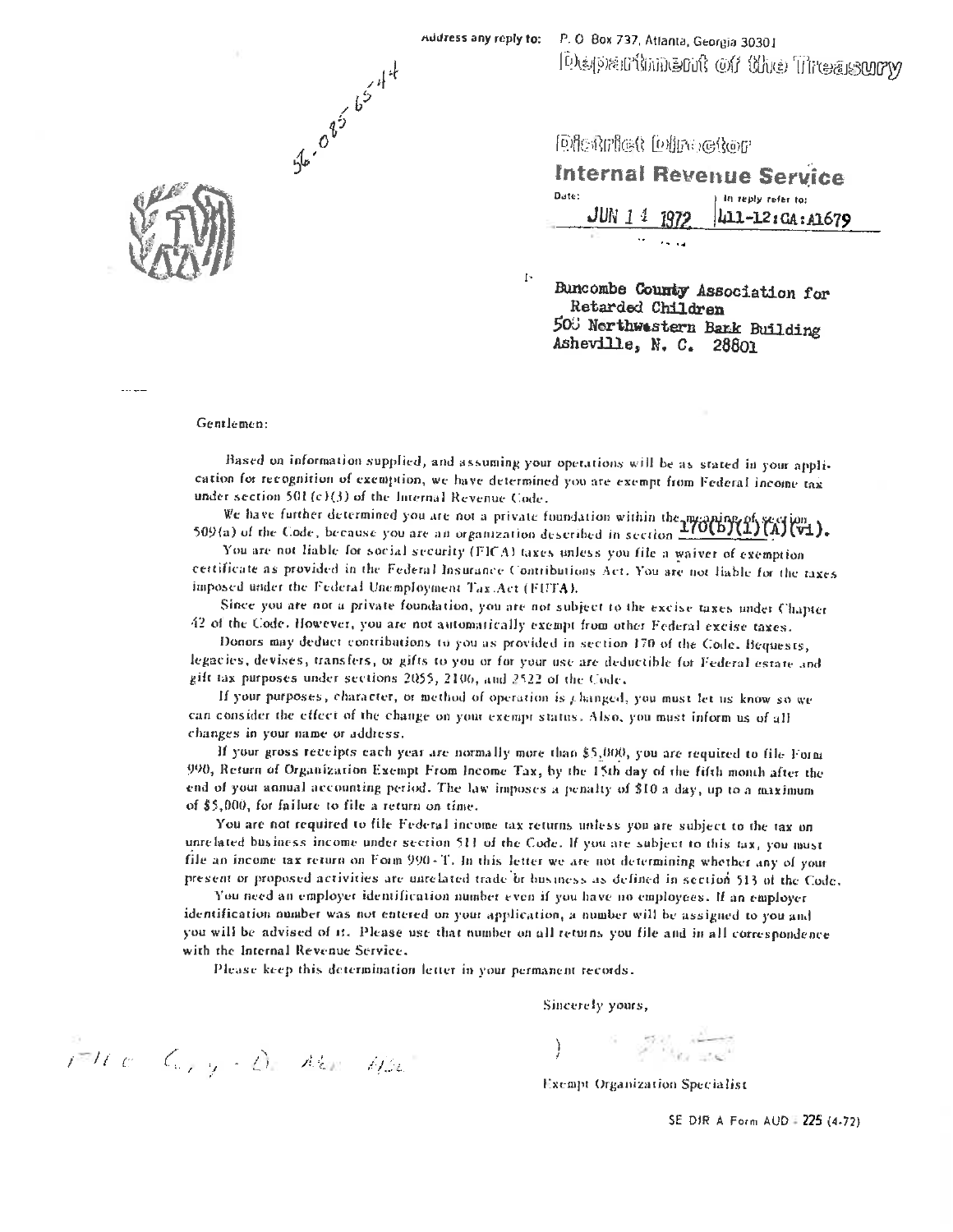## STATE OF NORTH CAROLINA

## DEPARTMENT OF REVENUE

**PALEIGHT** 

W. A. JONNSON COMMISSIONER

September 28, 1962

Buncombe County Association for Retarded Children  $P. 0.$  Box 1365 Asheville, North Carolina

Attention: Mr. Carey S. Fendley, President

Gentlemen:

Thank you for furnishing us a copy of your charter for our examination.

We find that you were formed under Chapter 55A of the General Statutes of North Carolina for the principal purposes of promoting the general welfare of mentally retarded persons, providing advice and assistance for their parents, and developing public understanding of the problem of mental retardation. We further observe that you are to operate on a strictly nonprofit basis, and that in the event of dissolution your assets are to be conveyed to the North Carolina Association for Retarded Children.

It is our opinion that you qualify for exemption from franchise tax under Section 105-125 and from income tax under Section 105-138 of the General Statutes, and therefore are not required to file the regular reports and returns for those taxes.

Very truly yours,

W. A. Johnson, Commissioner

Goranday has, for

By: W. H. Hughes, Jr., Director Corporate Income and Franchise Tax Division

THE STATE OF A 2- THREE STATES IN THE CASE OF THE COMPANY OF THE CASE OF THE CASE OF THE CASE OF THE CASE OF T

 $JOE:mb$ 

#### ATTACHMENT B-